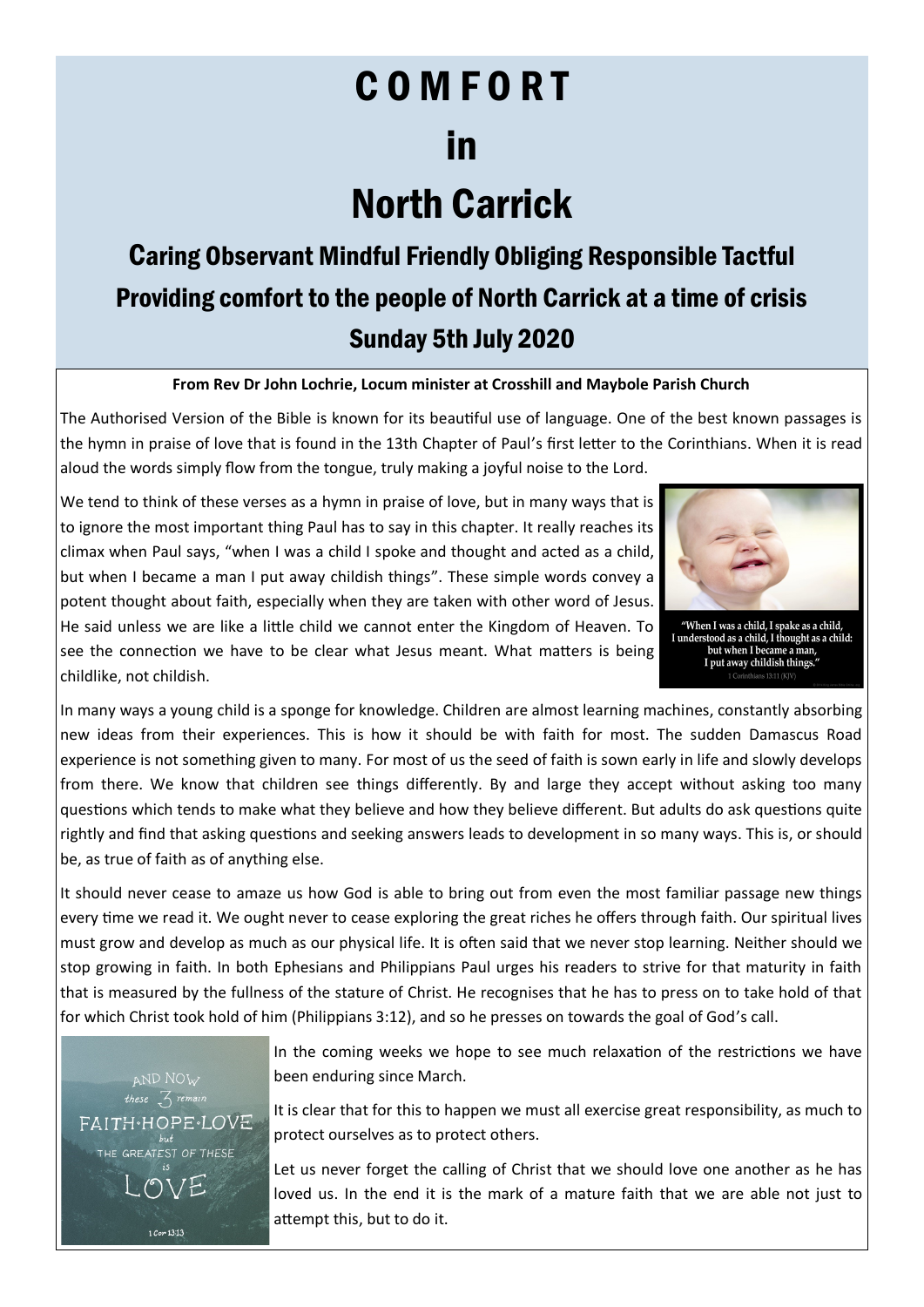#### **ONE DAY AT A TIME**

At this moment, many people are in the grip of nervousness and anxiety. Our young people are anxious as to what qualifications they might obtain, while others are concerned about their future employment prospects. Others are worried about their businesses, their finances, and other ways in which this pandemic has impacted on them. Some fear a second wave of infections, while many wonder what the 'landscape of life' will be like when all restrictions are relaxed.

In St. Matthew's Gospel (6: 25-34), Jesus bids us to 'Take no thought for the morrow', or, as another translation puts it:

*"Do not be anxious about tomorrow;*

*tomorrow will take care of itself."*

We must not assume that Jesus is in any way advocating a thoughtless, careless, reckless attitude to life, where the future is of little or no importance. Jesus is telling us how to treat that innate nervousness, anxiety, fear and needless worry that may ruin our living in the present.

This is not an invitation to disregard the future, but a call to live in such a way that we are not overwhelmed in the present by unnecessary worry. In short: Jesus beckons us to live one day at a time.

God has given us life.

If God has given us life, we can trust him to sustain us throughout its course. Just as God looks after the birds and flowers, so he will look after us in such a way that worry will not "add a cubit" to our earthly days.

In the unfailing providence of God, nervousness, worry and anxiety are pointless, and betray a trust in him who is our refuge, our rock and our everlasting hope.

We need to learn, or re-learn, the art of living one day at a time!

This is difficult to acquire, for we live in an age of constant pressure to make plans for the future, and pursue them with every fibre of our being. In many and various subtle ways, we are forced to look ahead and order our lives in a way that often goes beyond the sensible and the responsible, and without regard as to whether our goals and intentions can be fulfilled. There is so much pressure to organise for the future, that our wellbeing is often adversely affected in the present.

If we could live each day as it comes, our physical, emotional and spiritual wellbeing would be so much better. It is repeatedly Jesus's advice that we should be able to take the demands of each day as it comes—without being "cumbered with a load of care" as to what the future may bring.

*"One day at a time sweet Jesus*

*That's all I'm askin' of you.*

*Just give me the strength* 

*To do every day what I have to do."*

These words are from a popular country and western-style Christian song, written in 1974, and recorded by more than 200 artists. Its message is simple but sincere. Take one day at a time, and leave the future to God's unfailing providence.

## THEREFORE not Wor **ABOUT TOMORROW** FOR TOMORROW WILL WORRY **ABOUT ITSELF. EACH DAY HAS ENOUGH TROUBLE** OF ITS OWN.

MATTHEW 6:34

Let us put these words to good and lasting effect in our own lives. Let us cast off the mantle of nervousness, anxiety and fear that threatens our appreciation of the present, and by focusing on today, nourish our body, mind and spirit in a healthy way - even in a pandemic!

> *"Do not be anxious about tomorrow: tomorrow will take care of itself."*

> > **The Rev. W. Gerald Jones**